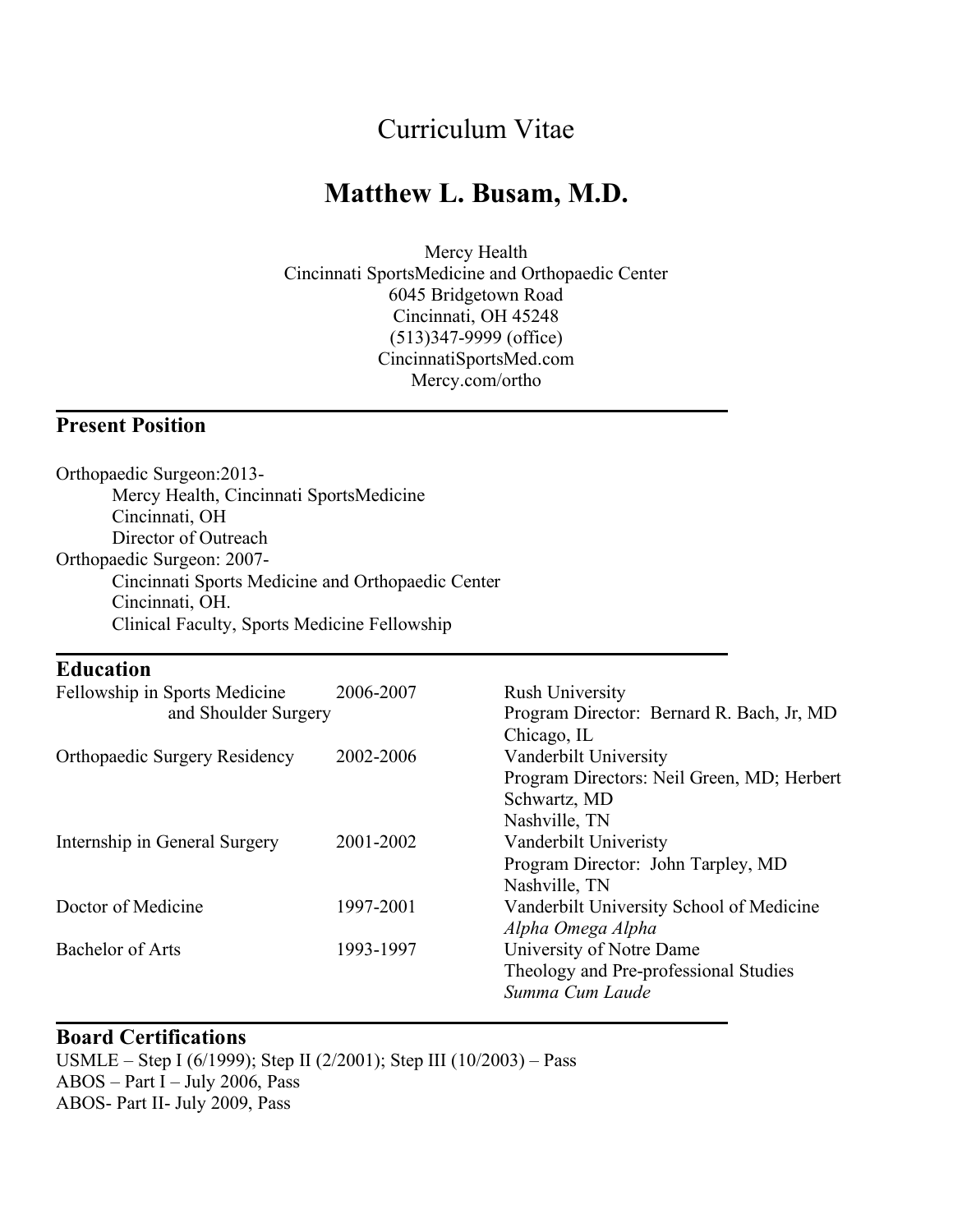Diplomate ABOS: July 23, 2009-December 31, 2019 ABOS: Subspecialty Certificate in Orthopaedic Sports Medicine November 4, 2010-December 31, 2020 Recertified ABOS and Orthopaedic Sports Medicine through 12/31/2029

### **Medical Licensure**

Ohio: 35.089716 – Full active. July 2007-Present

### **Awards and Honors**

2019: Highest Patient Confidence, Mercy Heatlh, Orthopaedics and Sports Medicine

2018: Highest Patient Satisfaction and Confidence, Mercy Health, Orthopaedics and Sports Medicine

2018: Cincinnati Magazine: Top Doctors, Orthopaedic Surgery

2016: Highest Patient Satisfaction, Mercy Health, Orthopaedics and Sports Medicine

2015: Highest Patient Satisfaction, Mercy Health, Orthopaedics and Sports Medicine

2003: Best Consultant to the Emergency Department, Vanderbilt University Medical Center

2001: Orthopaedic Clerkship Award, Vanderbilt University School of Medicine

2001: Surgical Clerkship Award, Vanderbilt University School of Medicine

2001: Hospital Award for Excellence, Vanderbilt University Medical Center

2000: *Alpha Omega Alpha*, Vanderbilt University Chapter

1998: Microbes and Defense Academic Honor Society

1997: Rev. Joseph C. Cavanaugh Award for excellence in theological studies, University of Notre Dame

1997: *Phi Beta Kappa*, Epsilon of Indiana Chapter, University of Notre Dame

1997: Final Four Ring, awarded as practice player for University of Notre Dame women's varsity basketball

1993: Valedictorian, Cincinnati Elder High School, Cincinnati, OH

### **Professional Memberships and Societies**

American Academy of Orthopaedic Surgeons: Member 2001-Present

Active Fellow: Class of 2011, approved October, 2010.

American Orthopaedic Society for Sports Medicine: Member 2006-Present (Full member 2012)

Vanderbilt Orthopaedic Society

NFL Team Physicians' Society: 2013-2020

Professional Soccer Physicians' Society: 2019-Present

The Dr. Tom Dooley Society, medical alumni of Notre Dame: Member 2006-Present

*Alpha Omega Alpha*: 2000

*Phi Beta Kappa*: 1997

### **Training Courses**

Faculty: Advances on the Knee and Shoulder, Hilton Head, SC, May 2008-2018 Faculty: Atrium Medical Center Sports Medicine Symposium, Middletown, OH, June 2008 Faculty: AAOS, ASES: advanced shoulder reconstruction, Rosemont, IL April 2007 Faculty: Rush University Resident Shoulder Arthroscopy course, January 2007 Behind the scenes as a team physician: Tampa, FL January 2007 Faculty: Rush University Resident Knee Arthroscopy course, October 2006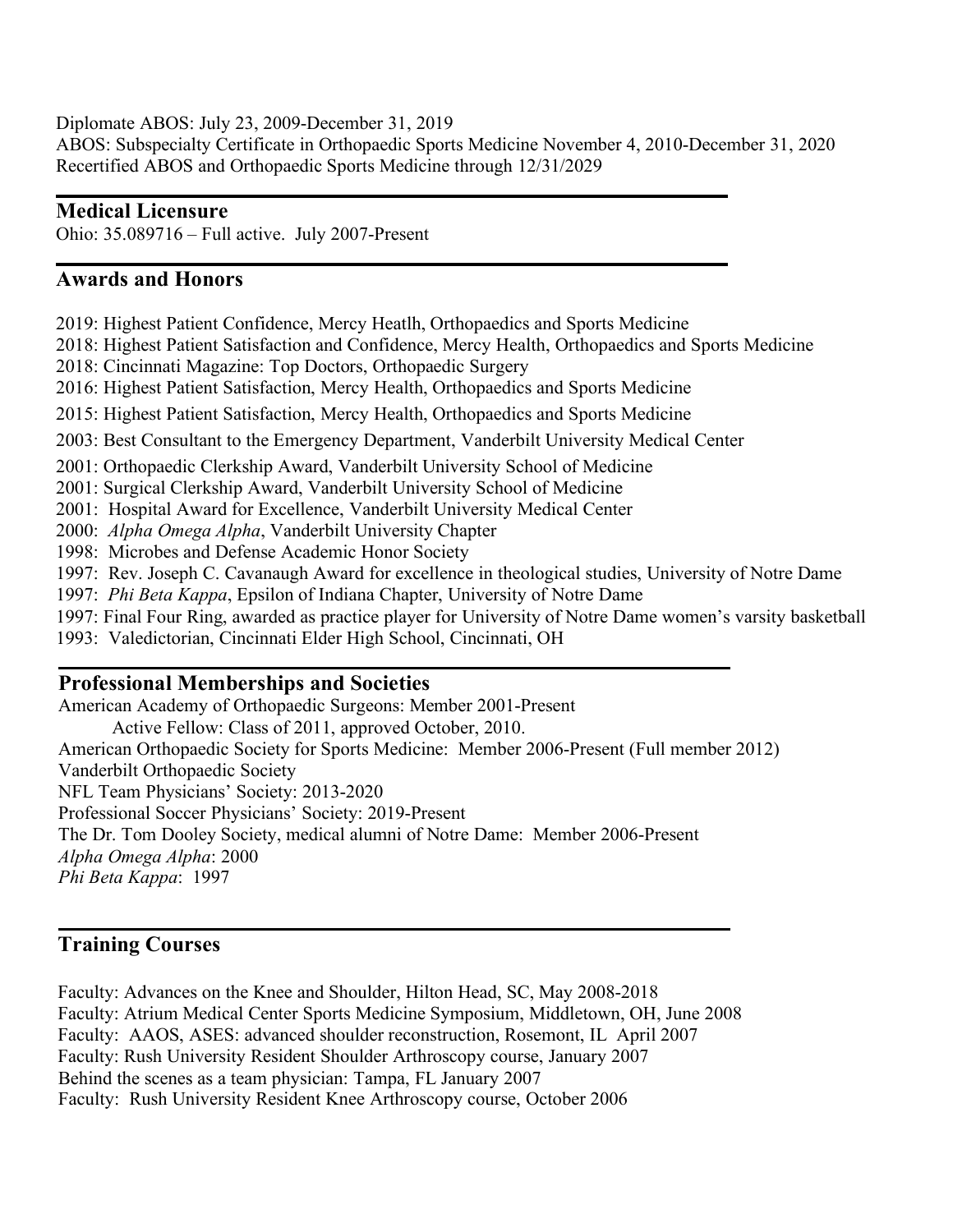Faculty, AANA residents arthroscopy course: Rosemont, IL August 2006 CITI course in the protection of human research subjects, January 2004 AO ASIF Principles of Fracture Management: Colorado Spring, CO. March 2003 Advanced Cardiac Life Support. December 2002 Basic Life Support. December 2002 Advanced Trauma Life Support. August 2002 BLS Provider, certified Feb 2017-2019

### **Lectures**

**Lumbar Spine Anatomy**, Vanderbilt Orthopaedic Anatomy, February 2003 **Removal of Hardware**, Vanderbilt Orthopaedic Trauma, May 2003 **The Extensor Mechanism**, Vanderbilt Sports Medicine, August 2004 **Shoulder Injuries in the Adolescent Throwing Athlete**, Vanderbilt Sports Medicine, January 2005 **Pelvis Anatomy**, Vanderbilt Orthopaedic Anatomy, March 2005 **Proximal Humerus Fractures**, Vanderbilt Orthopaedic Trauma, December 2005 **Adolescent Athletics**, St. Cecilia Academy, informational meeting for incoming athletes, 2002, 2003, 2004. **Vanderbilt Pediatric Orthopaedics as a Medical Mission**, Vanderbilt Orthopaedic Society, April 2006 **Dental Injuries in Sports,** Rush University Fellows Conference, September 2006 **Abdominal Injuries in Sports,** Rush University Fellows Conference, September 2006 **Patellar Tendinitis,** Rush University Fellows Conference, September 2006 **Introduction to Sports Medicine, the Knee,** Elder High School Physiology, January 2008, 2009, 2010, 2011, 2012, 2014, 2015, 2016, 2017, 2018 **Introduction to Sports Medicine, the Shoulder,** Elder High School Physiology, January 2008, 2009, 2010, 2011, 2012, 2014, 2015, 2016, 2017, 2018 **Rotator Cuff Tear Arthropathy,** Cincinnati SportsMedicine Fellows Conference, 2008-2010 **Team Physician Responsibilities,** Cincinnati SportsMedicine Fellows Conference, 2008-2020 **ACL Complications,** Cincinnati SportsMedicine Fellows Conference, 2008-2020 **Distal Biceps Injuries,** Cincinnati SportsMedicine Fellows Conference, 2014-2020 **Supplements and Performance Enhancing Drugs,** Cincinnati SportsMedicine Fellows Conference, 2014- 2021 **Running Injuries of the knee and leg,** Cincinnati SportsMedicine Fellows Conference 2015-2021 **Surgical Treatment of Patellofemoral Disease and Beyond,** College of Mt. St. Joseph, Athletic Training program, February 2008, 2009, 2010, 2011, 2012, 2013, 2014, 2015 **Treatment of Tendon Injuries about the Elbow,** College of Mt. St. Joseph, Athletic Training program, November 2009 **Technical Aspects of ACL reconstruction for the General Orthopaedic Surgeon: The Use of Allografts for ACL reconstruction**: Instructional Course Lecture 382, , Las Vegas, NV, February, 2009.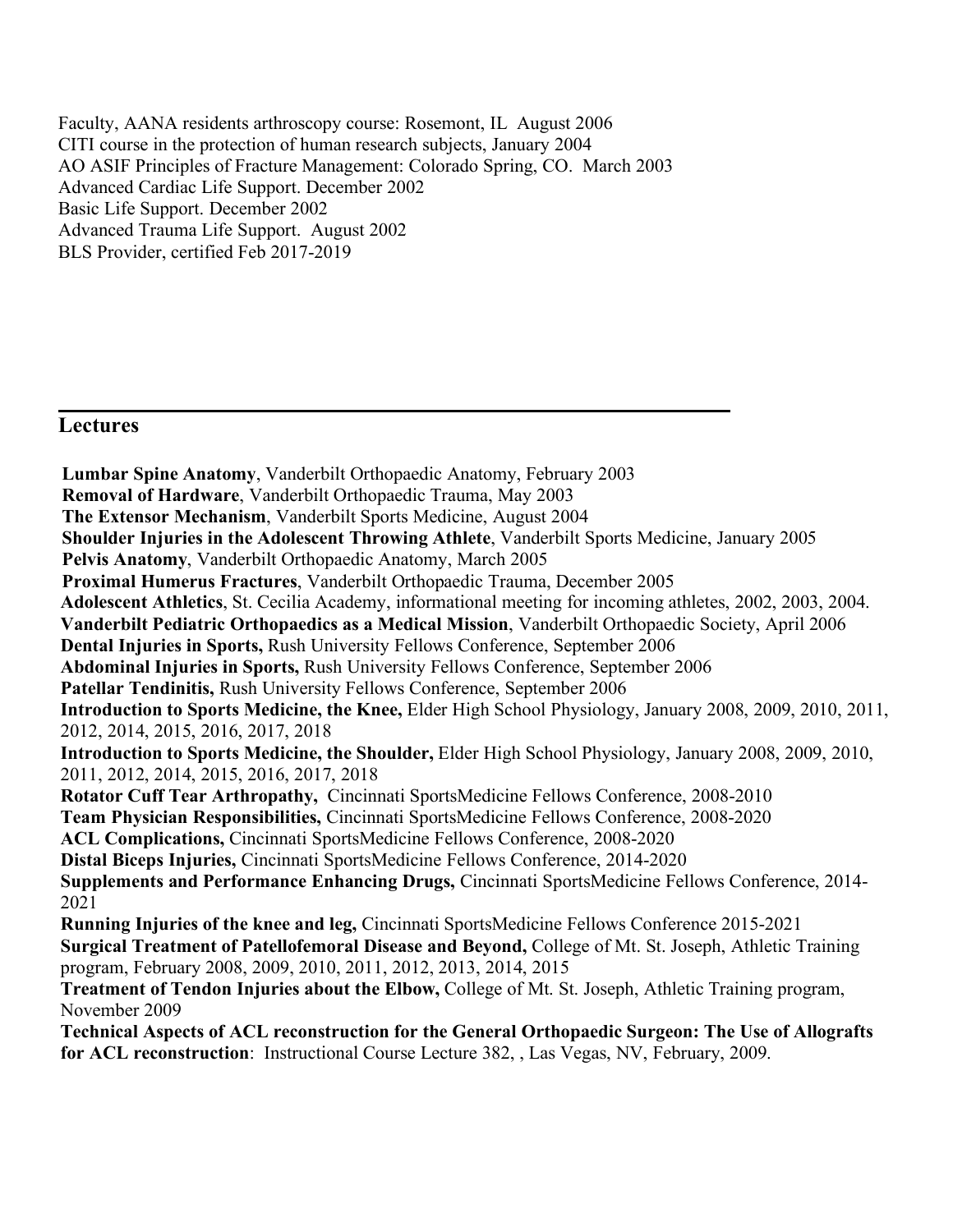**Technical Aspects of ACL reconstruction for the General Orthopaedic Surgeon: The Use of Allografts for ACL reconstruction, Complications in ACL surgery:** Instructional Course Lecture 284, AAOS Annual Meeting, New Orleans, LA, March 2010.

**Complex Knee Ligament Instabilities and Revisions: A Case-Based Approach:** Instructional Course Lecture 232, AAOS Annual Meeting, New Orleans, LA, March 2010.

**Technical Aspects of ACL reconstruction for the General Orthopaedic Surgeon: The Use of Allografts for ACL reconstruction, Complications in ACL surgery:** Instructional Course Lecture 482, AAOS Annual Meeting, San Diego, CA, February 2011

**Running Injuries,** Mercy Health ATC lecture series. August 2014.

**Common Running Injuries of the Knee and Leg,** Wellington Sports Medicine, Mercy Health Sports Medicine Course, Cincinnati, Ohio, February 2015.

**Evaluation of Knee Injuries in Sports,** Sports Medicine for the Primary Care Provider, Mercy Health, Fairfield, Ohio, March 2015

**Evaluation of Athletic Injuries of the foot and ankle,** Mercy Health ATC lecture series. Cincinnati, Ohio, April 2015.

**Shoulder Pain, Orthopaedic Roundtable for Primary Care Providers,** Mercy Health, Cincinnati, Ohio, April 2015.

**Evaluation and Management of Common Running Injuries of the knee and leg,** Ohio Athletic Trainers Association Annual Meeting, Mason, Ohio, May 2015.

**Introduction to Medicine and Sports Medicine: McAuley High School Women in Medicine: 2016-2018 Mercy Health: Healthy Happy Hour. Staying in Motion. Spring 2016**

**Shoulder pain: Is my rotator cuff to blame? Mercy Health Plex, 2018**

### **Team Physician Responsibilities**

FC Cincinnati: Major League Soccer, Chief Medical Officer: 2019-Present Cincinnati Bengals: Assistant Orthopaedic Physician: 2013- 2019

NFL Combine Physician 2011-2019.

Elder High School, Cincinnati, OH: current

Mercy-McAuley High School, Cincinnati, OH: current

Harrison High School, Harrison, OH, surgical consultant: current

Cincinnati Christian University, Cincinnati, OH: 2014-2019

McAuley High School, Cincinnati, OH: 2007-2018

Mother of Mercy High School, Cincinnati, OH: 2013-2018

Oak Park- River Forest High School, Oak Park, IL: 2006-2007

Chicago Bulls Professional Basketball: Training camp physician, 2006-2007 (Brian J. Cole, Head team physician)

Chicago White Sox Professional Baseball:, Spring training physician (Charles A. Bush-Joseph, Head team physician)

Chicago Steel Professional Hockey: 2006-2007

Chicago Force Women's Professional Football: Assistant team physician 2007

Chicago Bandits Professional Softball: 2006-2007

McGavock High School, Nashville, TN 2003-2006

Vanderbilt University, varsity lacrosse, 2004-06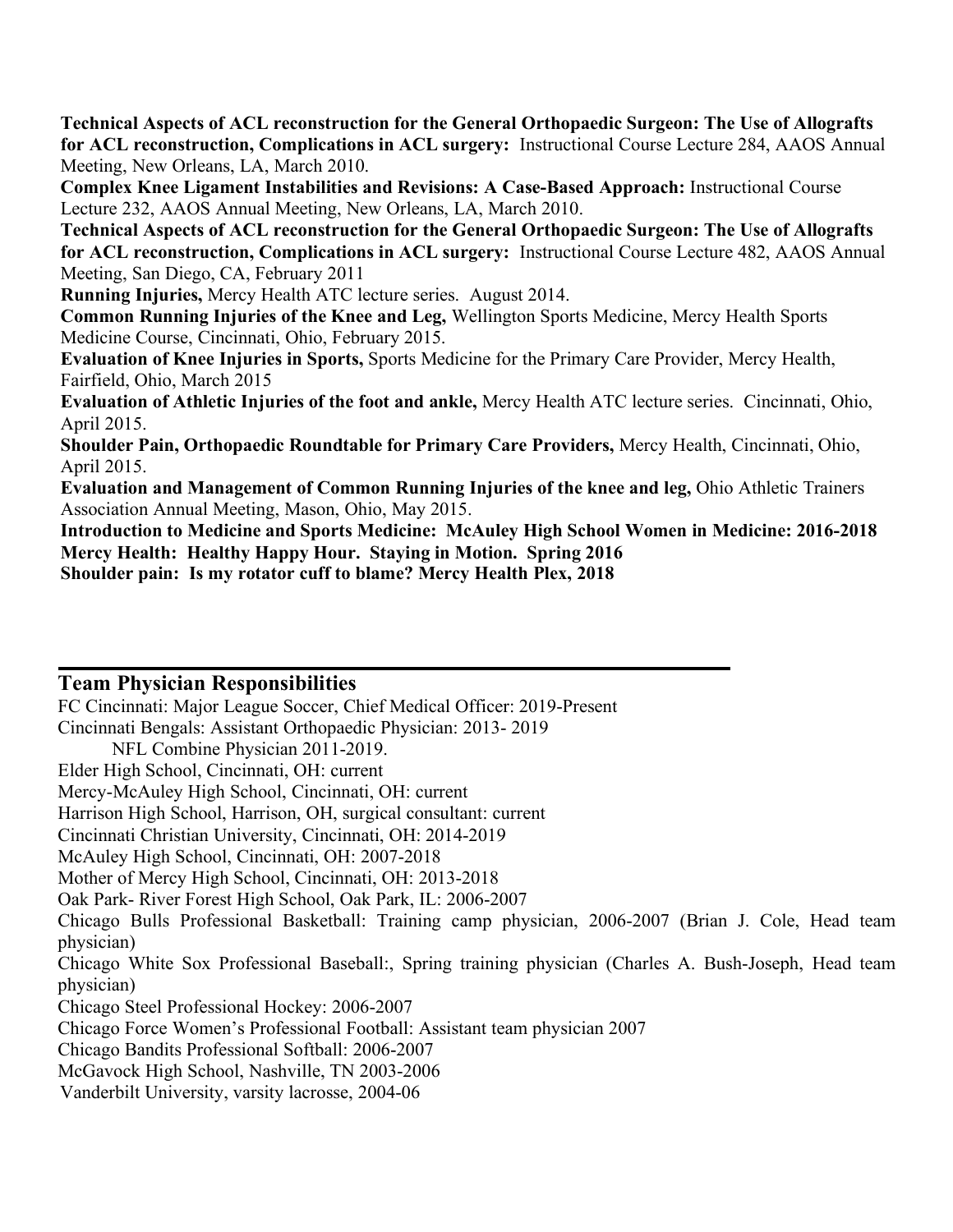Vanderbilt University, varsity football, Assistant team physician, 2004

#### **Research Presentations**

Rue JH, Yanke A, Busam ML, Cole BJ. Prospective Evaluation of Concurrent Meniscus Transplantation and Articular Cartilage Repair. AANA annual meeting, April 24, 2008, Washington, DC.

Rue JH, Yanke A, Busam ML, Cole BJ. Prospective Evaluation of Concurrent Meniscus Transplantation and Cartilage Restoration: Minimum 2 Year Follow-Up. AOSSM specialty day, AAOS annual meeting, March 8, 2008. San Francisco, CA.

Busam ML, Rue JR, Yanke A, Cole BJ.Meniscal Allograft Transplantation with concomitant articular cartilage repair**.** Rush University Department of Orthopaedic Surgery Thesis Day 2007: June 21, 2007.

Busam ML, Block JJ, Shuler FD. Retrograde Femoral Nails: What is the safe zone for proximal interlocking? Podium presentation, Vanderbilt Orthopaedic Society Annual Meeting, May 2006, Hilton Head, SC.

Shuler FD, **Busam ML**, Block JJ. Retrograde Femoral Nails: What is the safe zone for proximal interlocking? Podium presentation, Orthopaedic Trauma Association Anuual Meeting, October 2004, Ft. Lauderdale/Hollywood, Florida.

Busam ML, Block JJ, Shuler FD. Retrograde Femoral Nails: What is the safe zone for proximal interlocking? Podium presentation, Kentucky and Tennessee Orthopaedic Society Combined Meeting, August 2004, Hot Springs, VA.

Hatwick EH, Busam ML, Sanders DR, McAndrew M, Johnson KD. Long Term Outcome of Displaced Fractures of the Talus. Podium presentation, Vanderbilt Orthopaedic Society Annual Meeting, May 2003, Kiawah Island, SC.

Sanders DR, Busam ML, Hatwick EH, McAndrew M, Johnson KD. Long Term Outcome of Displaced Fractures of the Talus. Podium presentation, Orthopaedic Trauma Association Annual Meeting, October 2001, San Diego, CA.

### **Invited Papers**

Busam, Matthew. Team Physicians Must Advocate for Lifelong Musculoskeletal Well-being. Guest Editorial. Orthopedics. November 2015 - Volume 38 · Issue 11: 658-660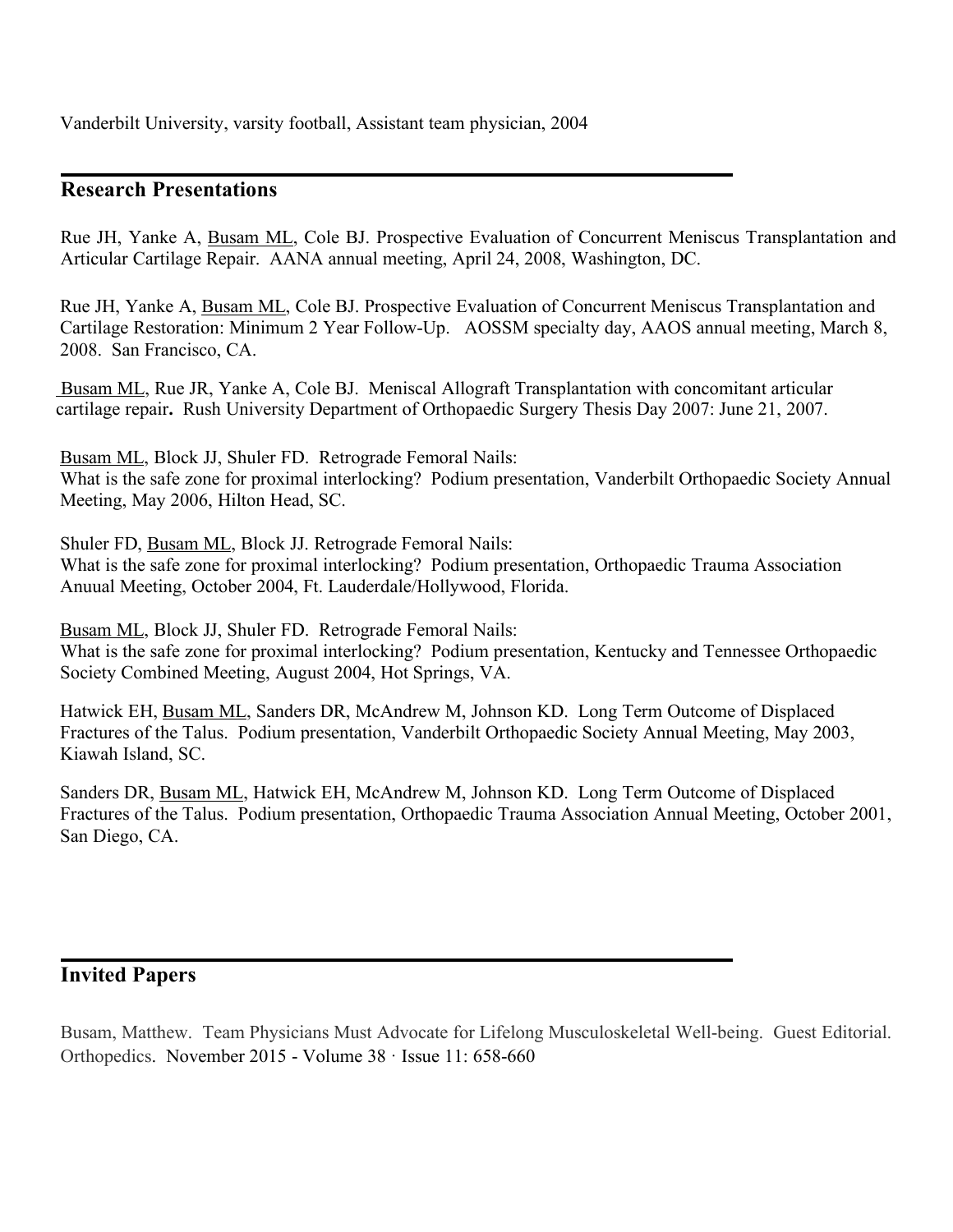Bengston HC, Busam ML, Hasan SS. Complications of Superior Labrum Anterior to Posterior and Biceps Tendon Repairs in Hasan SS, Mazzocca AD. Editors: Disorders of the Proximal Biceps Tendon: Evaluation and Treatment. AAOS Monograph. American Academy of Orthopaedic Surgeons, Rosemont, IL. 2014.

Busam ML. STOP youth sports injuries. Cincinnati Community Press, guest editorial, Summer 2010. Wilkes T, Busam ML. Revison ACL Reconstruction: Results in ACL Surgery: How to Get it Right the First Time and What to Do if it Fails. Editors: Bernard R Bach, Matthew T. Provencher. Slack Inc. Thorofare, NJ, 2010.

Cole BJ, Busam ML. Editors: Surgical management of articular cartilage defects in the knee. AAOS Monograph. American Academy of Orthopaedic Surgeons, Rosemont, Il. 2009.

Busam ML, Osteochondral Allograft Transplantation in Cole BJ, Busam ML. Editors: Surgical management of articular cartilage defects in the knee. AAOS Monograph. American Academy of Orthopaedic Surgeons, Rosemont, Il. 2009.

Bach BR Jr, Busam ML. What are the indications for ACL reconstruction? in *Curbside Consultation in the ACL: 49 clinical questions*, Editors: Bernard R. Bach, Jr and Nikil Verma. Slack Inc. Thorofare, NJ, 2008.

Busam ML, Bach BR Jr. What are the radiographic, MR, and KT-1000 characteristics of an ACL injured knee? in *Curbside Consultation in the ACL: 49 clinical questions*, Editors: Bernard R. Bach, Jr and Nikil Verma, Slack Inc. Thorofare, NJ, 2008.

Busam ML, Bach BR Jr. What do you do if you drop the graft on the floor? in *Curbside Consultation in the ACL: 49 clinical questions*, Editors: Bernard R. Bach, Jr and Nikil Verma, Slack Inc. Thorofare, NJ, 2008.

Busam ML, Bach BR Jr. How would you manage the situation of graft amputation during interference screw placement with a patellar tendon graft? in *Curbside Consultation in the ACL: 49 clinical questions*, Editors: Bernard R. Bach, Jr and Nikil Verma, Slack Inc. Thorofare, NJ, 2008.

Busam ML, Bach Br Jr. How do you manage the postoperative patellar fracture following ACL reconstruction with patellar tendon autograft? in *Curbside Consultation in the ACL: 49 clinical questions*, Editors: Bernard R. Bach, Jr and Nikil Verma, Slack Inc. Thorofare, NJ, 2008.

Busam ML, Riff A, Bach BR Jr. Single Bundle Technique—BTB autograft, in *Current Concepts in ACL Reconstruction,* Editors: Freddie Fu, Steven B. Cohen. Slack Inc. Thorofare, NJ, 2008.

Rue JP, Busam ML, Bach BR, Jr. Surgical Technique, Video guide, Single Bundle Technique—BTB autograft, in *Current Concepts in ACL Reconstruction,* Editors: Freddie Fu, Steven B. Cohen.

Busam ML ed. *Third Year Student Clerkship Handbook*. Vanderbilt University Department of Orthopaedics, 2003.

**Bibliography**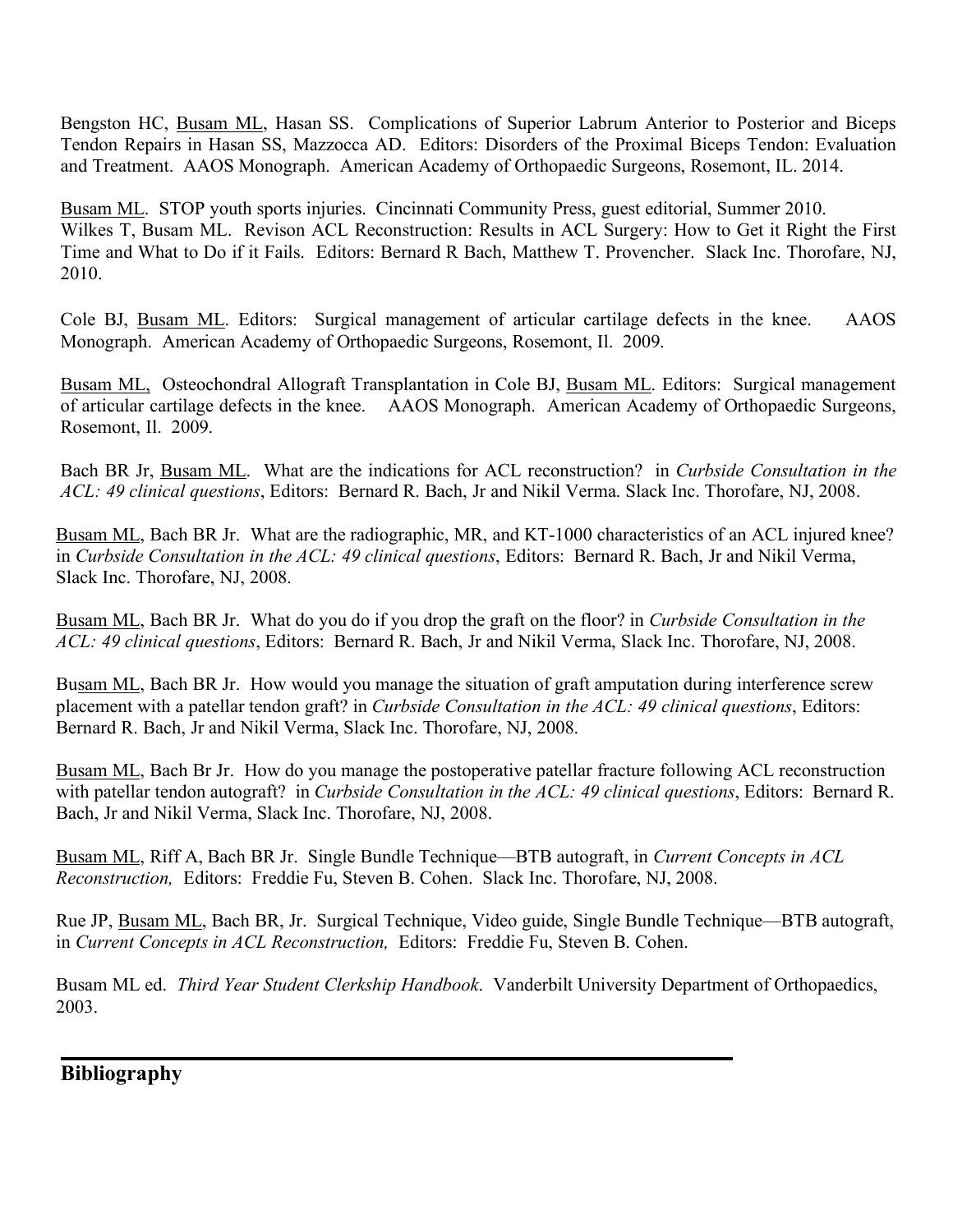Shuler FD, Busam M, Beimesch CF, Block JJ

Retrograde Femoral Nailing: Computed Tomography Angiogram Demonstrates No Relative Safe Zone for Prevention of Small Diameter Arterial Vascular Injury During Proximal Anteroposterior Interlocking. *J Trauma*. 2010 Apr 6, Epub ahead of print

Gupta A, Latterman C, Busam M, Riff A, Bach Jr. BR, Wang VM. Biomechanical Evaluation of Bioabsorbable Versus Metallic Screw for PCL Onlay Graft Fixation: A Comparative Study. *Am J Sports Med*, 2009 Apr;37(4): 748-53. Epub 2009 Jan 23.

Rue JH, Busam ML, Detterline AJ, Bach Jr. BR. Posterior Wall Blowout in Anterior Cruciate Ligament Reconstruction: Techniques for Avoidance, Recognition and Salvage. *J Knee Surg,*  2008 July;21(3) 235-40.

Rue JH, Busam ML, Bach Jr. BR. Hybrid Single-Bundle ACL Reconstruction Technique Using a Transtibial Drilled Femoral Tunnel. *Tech Knee Surg.* 2008 June; 7(2) 107-114.

Rue JP, Yanke AB, Busam ML, McNickle AG, Cole BJ. Prospective Evaluation of Concurrent Meniscus Transplantation and Articular Cartilage Repair: Minimum 2-Year Follow-Up. *Am J Sports Med.* 2008 May 15. [Epub ahead of print]

Busam ML, Provencher MT, Bach Jr, BR. Complications of anterior cruciate ligament reconstruction with bone-patellar tendon-bone constructs: care and prevention. *Am J Sports Med*. 2008 Feb;36(2):379-94.

Busam ML, Jue JR, Bach Jr, BR. Fresh-frozen allograft anterior cruciate ligament reconstruction. *Clin Sports Med*. 2007 Oct;26(4):607-23.

Busam ML, Cole, BJ. Early Shoulder Arthritis. *Orthopaedic Excellence*. 2007 3(6), 8-10.

Busam ML, Esther RJ, Obremskey WT. Hardware Removal: Indications and Expectations. *Journal of the American Academy of Orthopaedic Surgeons.* February 2006; 14:113-120.

Sanders DW, Busam ML, Hattwick E, Edwards JR, McAndrew MP, Johnson KD. Functional Outcomes Following Displaced Talar Neck Fractures. *Journal of Orthopaedic Trauma*. 18(5):265-70, May/June 2004.

Barrett TW, Norton VC, Slovis CM, Maron DJ, Busam M, Boyd J. Self-reported cardiac risk factors in emergency medicine nurses and paramedics. *Prehospital and Disaster Medicine*. 2000;15(2):14-17.

Boyd J, Norton VC, Barrett T, Busam M. Comparison of manual and automatic blood pressure measurements in trauma. (Abstract). *Acad Emerg Med.* 1999;6:582-83.

Boyd J, Norton VC, Busam M, Barrett T. Patient attitudes regarding the performance of procedures on the newly dead. (Abstract). *Acad Emerg Med*. 1999;6:545-46.

Norton VC, Zimmerman G, Busam M, Barrett T, Boyd J. Emla cream reduces the pain of IV starts in adult patients when applied at triage. (Abstract). *Acad Emerg Med*. 2000;7:531-a.